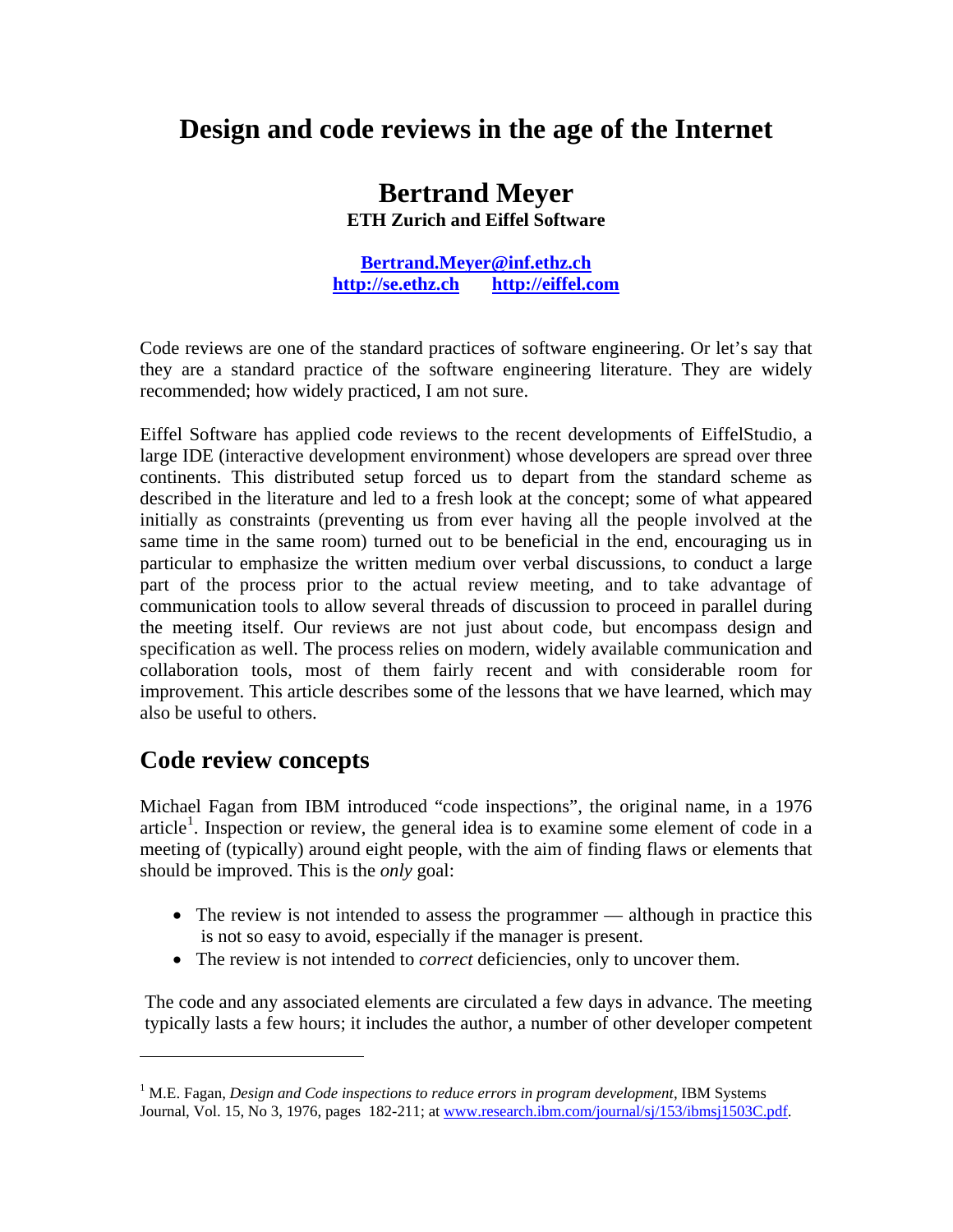to assess the code, a meeting chair who moderates the discussion (and should not be the manager), and a secretary who records it, producing a report with specific recommendations. Some time later, the author should respond to the report by describing whether and how the recommendations have been carried out.

Such is the basic idea of traditional reviews. It is often criticized on various grounds. Advocates of Extreme Programming point out that reviews may be superfluous if the project is already practicing pair programming. Others note that when it comes to finding code flaws — a looming buffer overflow, for example — static analysis tools are more effective than human inspection. In any case, the process is highly time-consuming; most teams that apply it perform reviews not on the entire code but on samples. Still, code reviews remain one of the tools in a battery of accepted "best practices" for improving software quality.

We have found that the exercise is indeed useful if adapted to the modern world of software development. The first extension is to include design and specification. Many of the recent references on code reviews focus on detecting low-level code flaws, especially security risks. This is important but increasingly a task for tools rather than humans. We feel that API (abstract program interface) design, architecture choices and other specification and design issues are just as worth the reviewers' time; in our reviews these aspects have come to play an increasingly important part in the discussions.

Among the traditional review principles that should in our view be retained is the rule that the review should only identify deficiencies, not attempt to correct them. With the advent of better software technology it may be tempting to couple review activities with actual changes to the software repositories; one tool that supports web-based review, Code Collaborator<sup>[2](#page-1-0)</sup>, allows this through coupling with a configuration management system. We feel that this is risky. Updating software — even for simple code changes, not touching specification and design — is a delicate matter and should be performed carefully, outside of the time pressures inherent in a review.

# **A distributed review?**

All the descriptions of code reviews I have seen in the literature talk of a review as a physical meeting with people sitting in the same room. This is hardly applicable to the model of software development that is increasingly dominant today: distributed teams, split over many locations and time zones. At Eiffel Software we were curious to see whether we could apply the model in such a setup; our first experience — still fresh and subject to refinement — suggest that thanks to the Internet and modern communication mechanisms this setup is less a hindrance than a benefit, and that today's technology actually provides a strong incentive to revive and expand the idea of the review.

<span id="page-1-0"></span> $\frac{1}{2}$ <http://www.smartbear.com/>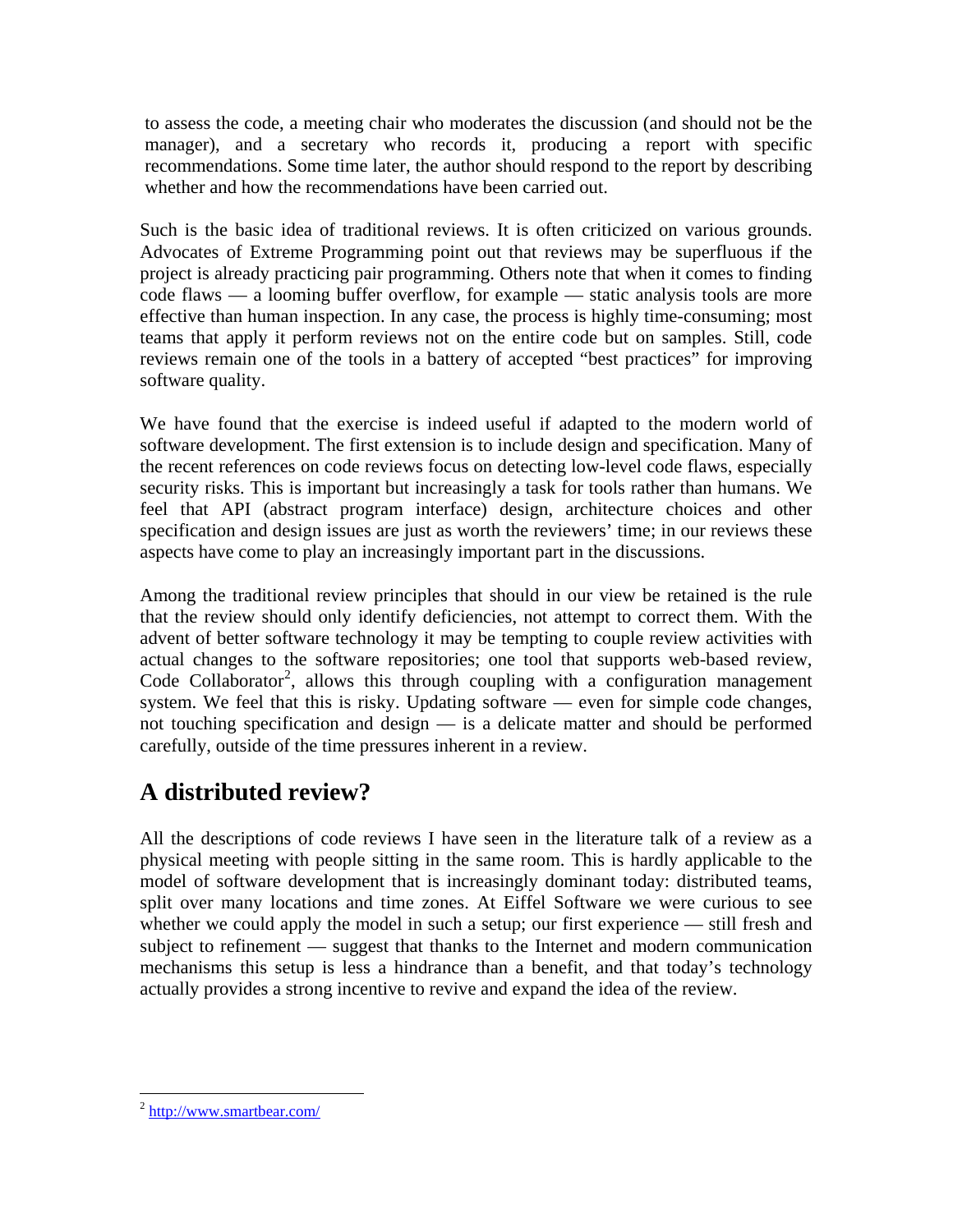

The EiffelStudio development team has members in California, Western Europe, Russia and China. In spite of this we manage to have a weekly technical meeting, with some members of the team agreeing to stay up late. (In the winter 8 to 9 AM California means 5 to 6 PM in Western Europe, 7 to 8 PM in Moscow, and midnight to 1 AM in Shanghai.) We are now devoting one out of three such meetings to a code review.

#### **Constraints and technology**

Although many of the lessons should be valid for any other team, here are some of the specifics of our reviews, which may influence our practice and conclusions.

Our meetings, whether ordinary ones or for code reviews, last one hour. We are strict on the time limit, obviously because it's late at night for some of the participants, but also because it makes no sense to waste the time of a whole group of highly competent developers. This schedule constraint is an example of limitation that has turned out to be an advantage, forcing us to organize the reviews and other meetings seriously and professionally.

Almost all of our development is done in Eiffel; one aspect that influences the review process is that Eiffel applies the "seamless development" principle which treats specification, design and analysis as a continuum, rather than a sequence of separate steps (using, for example, first UML then a programming language); the Eiffel language serves as the single notation throughout. This has naturally caused the extension to design reviews, although we think that this extension is desirable for teams using any other development language and a less seamless process. Another aspect that influences our process is that, since IDEs are our business, the tool we produce is also the tool we use (this is known as the "eat your own dog food" principle); but again we feel the results would not fundamentally change for another kind of software development.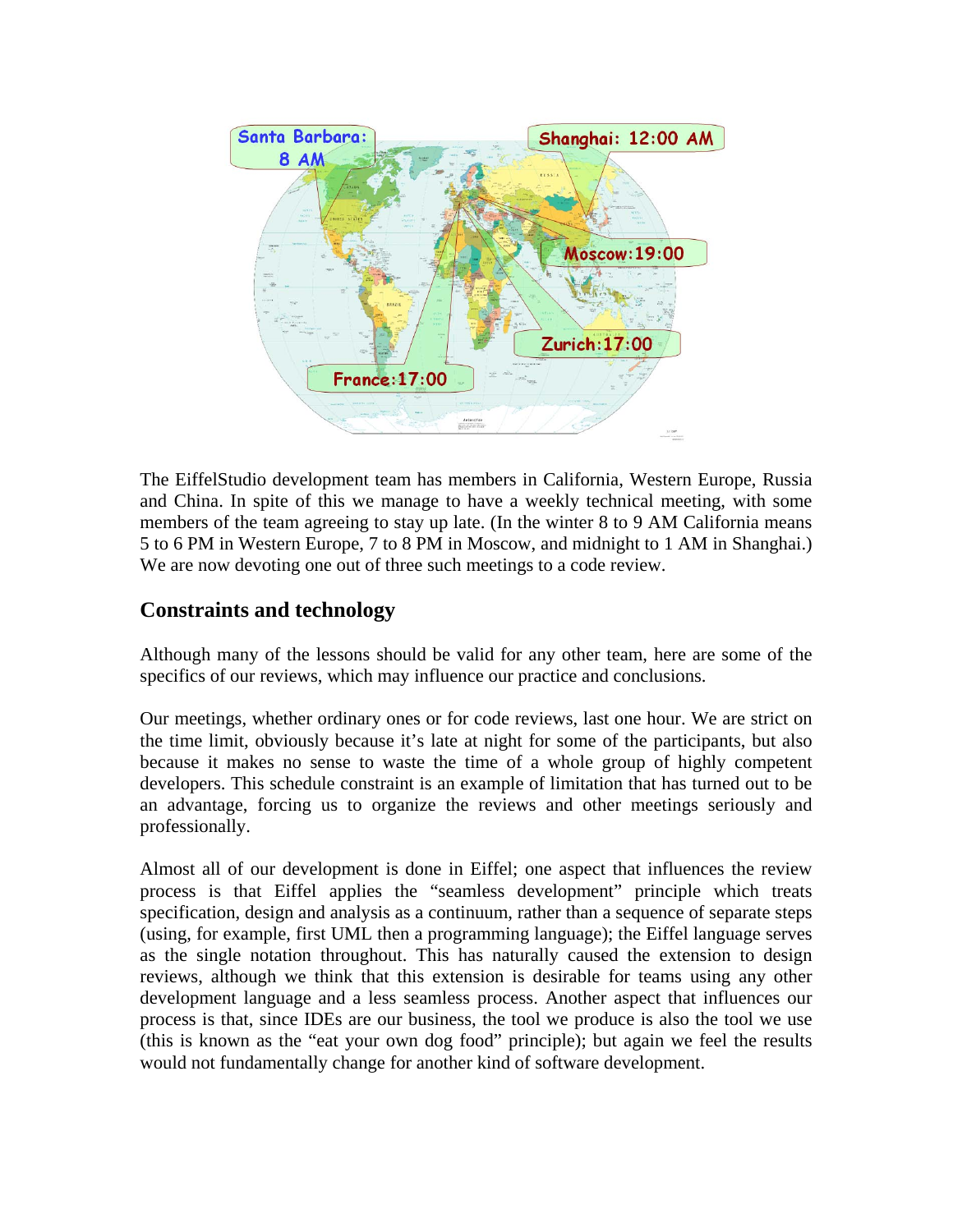Distributed reviews need support from communication and collaboration tools. At the moment we essentially rely on four tools:

- The reviews require voice communication, similar to a conference call. We started with Skype but now use it only as a backup since we found too many problems in intensive use. Another Voice over IP solution (X-Lite) is the current voice tool.
- In parallel, we use written communication. For this we retain Skype's chat mechanism. A chat window involving all the participants remains active throughout the review.
- For shared documents, we use Google Docs, which provides a primitive Microsoft-Word-like editing framework, but on the Web so that several people can update a given document at the same time. The conflict resolution is finegrained: most of the time changes are accepted even if someone else is also modifying the document; only if two people are changing exactly the same words does the tool reject the requests. While not perfect, Google Docs provides a remarkable tool for collaborative editing, with the advantage that texts can be pasted to and from Microsoft Word documents with approximate preservation of formats.
- It is also important to be able to share a screen, for example to run a demo of a new proposal for a GUI (graphical user interface) idea or other element that a developer has just put together on his or her workstation. For this we use the WebEx sharing tool.
- Wiki pages, especially the developer site at [http://dev.eiffel.com,](http://dev.eiffel.com/) are also useful, but less convenient than Google Docs to edit during a meeting.

Clearly the choice of tools is the part of this article that is most clearly dependent on the time of writing. The technology is evolving quickly enough that a year or two from now the solutions might be fairly different. What is remarkable in the current setup is that we have not so far found a need for specialized reviewing software but been content enough with general-purpose communication and collaboration tools.

# **Reviews for the 21st century**

Here are some of the lessons we have learned.

First, *scripta manent*: prefer the written word. We have found that a review works much better if it is organized around a document. For any meeting we produce a shared document (currently Google Docs); the whole meeting revolves around it. The document is prepared ahead of the meeting, and updated in real time during the meeting (while, as noted, the software itself is not).

The **unit of review** is a class, or sometimes a small number of closely related classes. A week in advance of the review the code author prepares the shared document with links to the actual code. It follows a standard structure described below.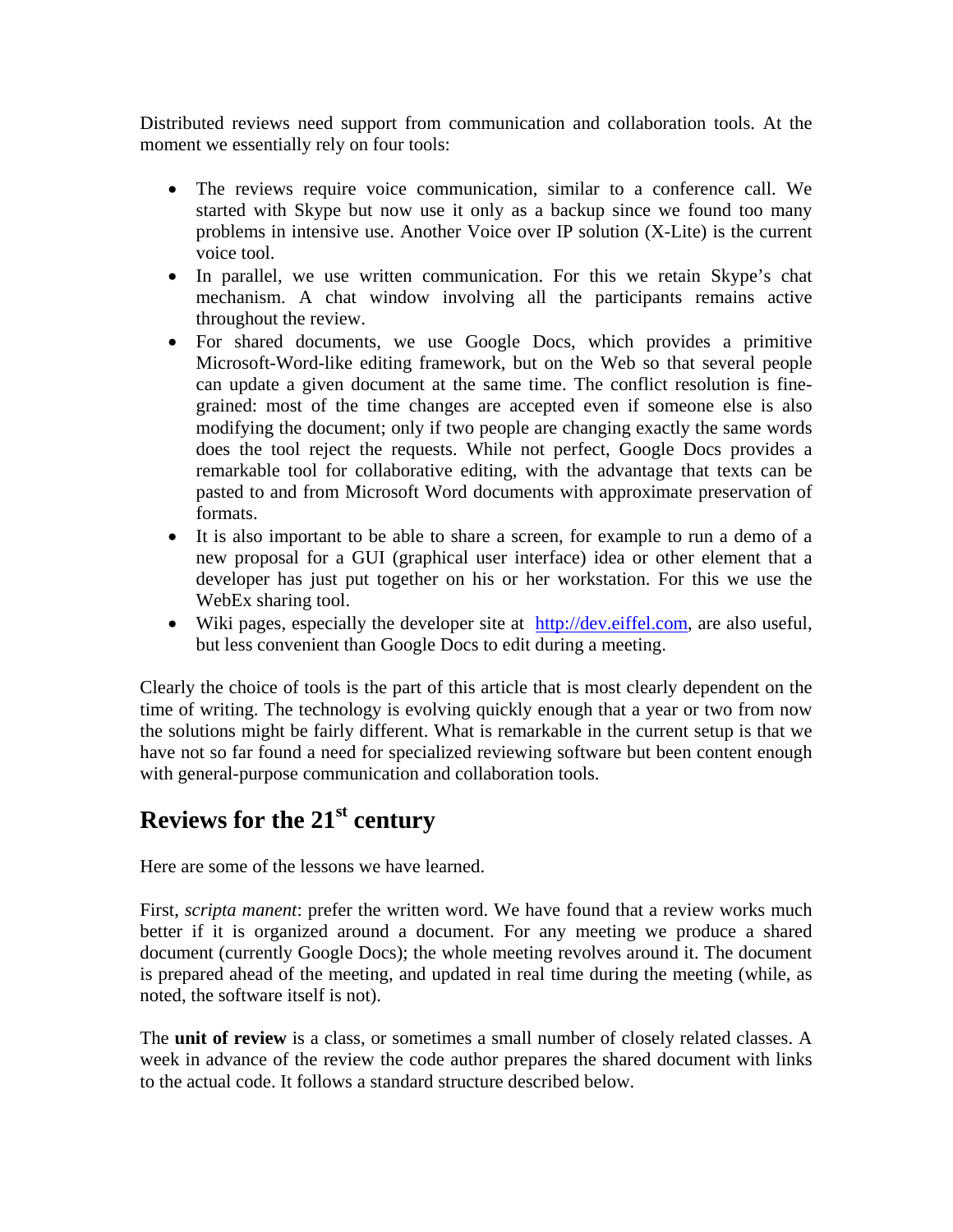One of the differences with a traditional review is a practice which we hadn't planned, but which quickly imposed itself through experience: most of the work occurs off-line, before the meeting. Our original intuition was to limit the amount of advance work and delay written comments to a couple of days before the meeting, to avoid reviewers influencing each other too much. This was a mistake; interaction between reviewers, before, during and after the meeting, has turned out to be one of the most effective aspects of the process.

The reviewers provide their comments on the review page (the shared document); the code author can then respond at the same place. The benefit of this approach is that it saves considerable time. Before we systematized it we were spending time, in the actual meeting, on non-controversial issues; in fact, our experience suggests that with a competent group most of the comments and criticisms will be readily accepted by the code's author. We should instead spend the meeting on the remaining points of disagreement. Otherwise we end up replaying the typical company board meeting as described in the opening chapter of C. Northcote Parkinson's *Parkinson's Law*. (There are two items on the agenda: the color of bicycles for the mail messengers; and whether to build a nuclear plant. Everyone has an opinion on colors, so the first item takes 59 minutes ending with the decision to form a committee; the next decision is taken in one minute, with a resolution to let the CEO handle the matter.) Unlike with this all too common pattern, the verbal exchanges can target the issues that truly warrant discussion.

For an actual example of a document produced before and during one of our code reviews, see

<http://dev.eiffel.com/reviews/2008-02-sample.html>

which gives a good idea of the process. For a complete picture you would need to see the full discussion in the chat window (see a small extract below, names blacked out) and hear a recording of the discussion.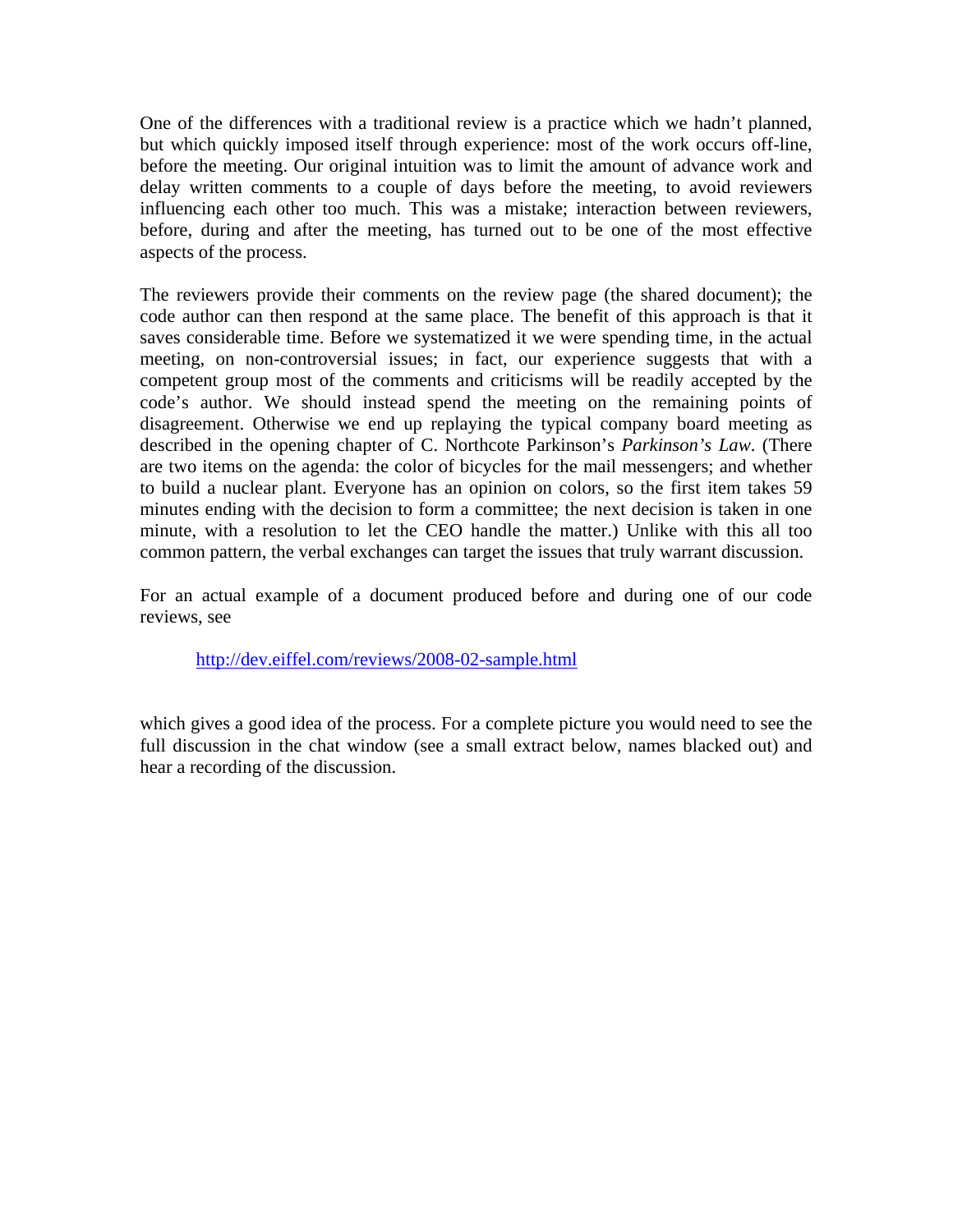| <b>ISE weekly meeting</b>                                                                                                                      |                    |              |
|------------------------------------------------------------------------------------------------------------------------------------------------|--------------------|--------------|
|                                                                                                                                                |                    | <b>G</b> Emn |
| says:                                                                                                                                          | 21-Feb-08 17:00:45 |              |
| Good morning/evening                                                                                                                           |                    |              |
| says:<br>Hello                                                                                                                                 | 21-Feb-08 17:00:46 | Ja           |
|                                                                                                                                                | 21-Feb-08 17:04:21 |              |
| : says:<br>For info: the doc's url as preview:<br>http://docs.google.com/View?revision=_latest&docid=dd7kn5vj_8gmxzhffv&hl=en                  |                    |              |
| $s$ ays:                                                                                                                                       | 21-Feb-08 17:05:28 | <b>A</b> Jo  |
| there is an echo                                                                                                                               |                    |              |
| never mind                                                                                                                                     | 21-Feb-08 17:05:48 |              |
| says:                                                                                                                                          | 21-Feb-08 17:17:50 |              |
| I disagree.                                                                                                                                    |                    | <b>d</b> Ta  |
| When there is a crash, if the we have multi lines, then we can know exact error point. If we write<br>them in one line, then we have to guess. |                    |              |
| says:                                                                                                                                          | 21-Feb-08 17:18:45 | 3. Eifi      |
| we need to improve the RTNHOOK macro                                                                                                           |                    |              |
| if we improve it that it won't be a problem                                                                                                    | 21-Feb-08 17:18:55 |              |
| RTHOOK (1)                                                                                                                                     | 21-Feb-08 17:19:00 |              |
| : says:                                                                                                                                        | 21-Feb-08 17:19:10 |              |
| we have bp slot index,  we would need to show the "nested bp slot index"                                                                       |                    |              |
| that's possible  somehow                                                                                                                       | 21-Feb-08 17:19:17 |              |
| says:                                                                                                                                          | 21-Feb-08 17:19:26 | mist         |
| RTNHOOK (1,1); /* First instruction, first nested or expression */                                                                             |                    |              |
| says:                                                                                                                                          | 21-Feb-08 17:20:15 |              |
| Ok if we have the `nested bp slot index' issue.                                                                                                |                    |              |
| Ok if we have the `nested bp slot index' feature.                                                                                              | 21-Feb-08 17:20:26 |              |
| says:                                                                                                                                          | 21-Feb-08 17:21:48 |              |
| It's possible to view expressions in the debugger.                                                                                             |                    |              |
| says:                                                                                                                                          | 21-Feb-08 17:27:14 | al stor      |
| indeed sometime doing the evaluation is not desired (due to potential side effects)                                                            |                    |              |
| says:                                                                                                                                          | 21-Feb-08 17:28:19 |              |
| I was just curious of clear rules about IEK.5.1                                                                                                |                    |              |

# **Review scope**

The standard review page structure consists of 8 sections, dividing the set of aspects to be examined:

| 1. Choice of abstractions                                                                 |
|-------------------------------------------------------------------------------------------|
| 2. Other aspects of API design                                                            |
| 3. Other aspects of architecture, e.g. choice of client links and inheritance hierarchies |
|                                                                                           |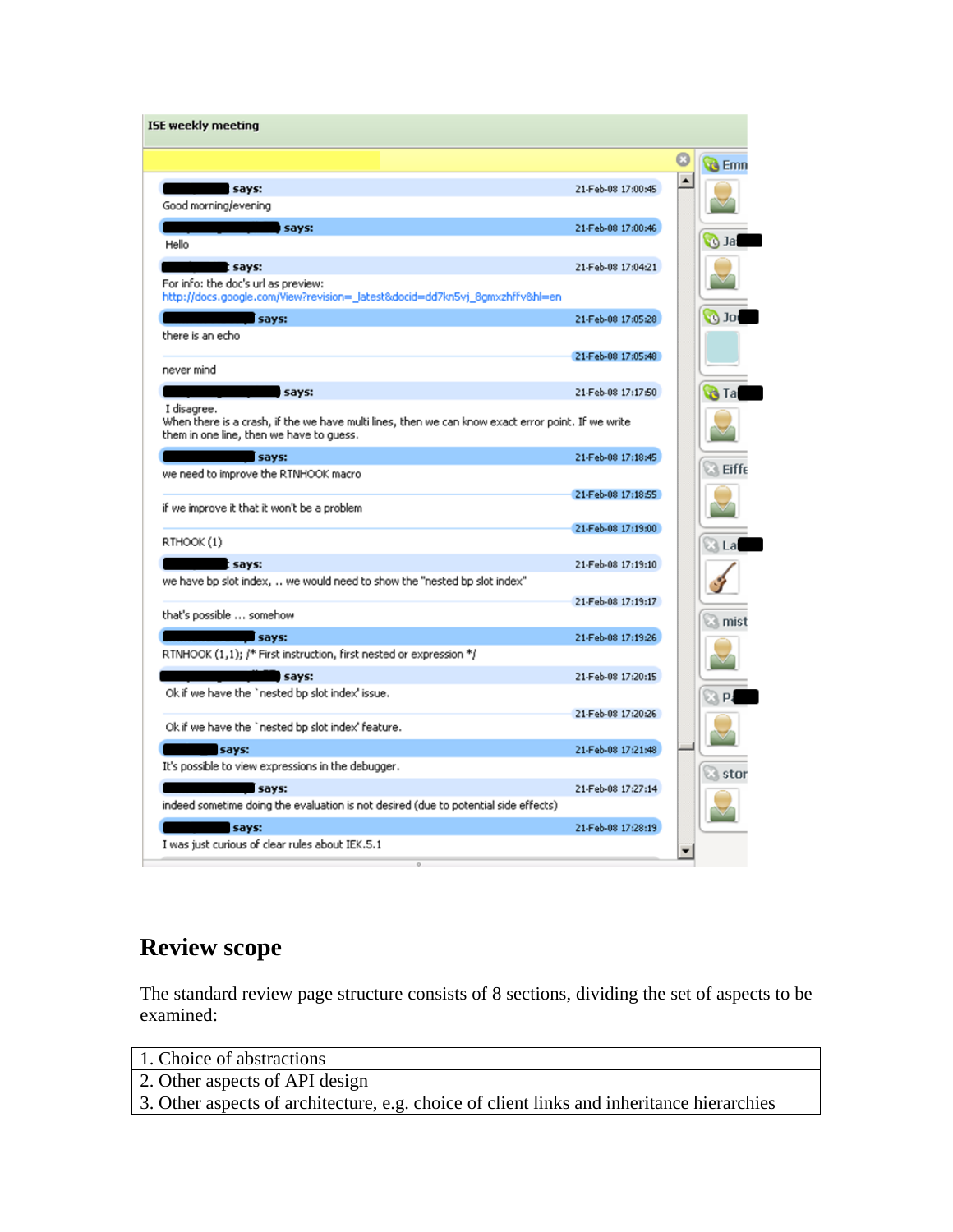| 4. Implementation, in particular choice of data structures and algorithms |
|---------------------------------------------------------------------------|
| 5. Programming style                                                      |
| 6. Comments and documentation (including indexing/note clauses)           |
| 7. Global comments                                                        |
| 8. Coding practices                                                       |

This goes from more high-level to more implementation-oriented. Note in particular sections 1 to 3, making it clear that we are talking not just about code but about reviewing architecture and design:

- The choice of abstractions (1) is the key issue of object-oriented design. Developers will discuss whether a certain class is really justified or should have its functionalities merged with another's; or, conversely, whether an important potential class has been missed.
- API design (2) is essential to the usability of software elements by others, and in particular to reuse. We enforce systematic API design conventions, with a strong emphasis on consistency across the entire code base. This aspect is particularly suitable for review.
- Other architectural issues (3) are also essential to good object-oriented development; the review process is useful, both during the preparatory phase and during the meeting itself, to discuss such questions as whether a class should really inherit from another or instead be a client.

Algorithm design (4) is also a good item for discussion.

In our process the lower-level aspects, 5 to 8, are increasingly handled before the review meeting, in writing, enabling us to devote the meeting time to the deeper and more delicate issues.

# **Making the process effective**

. We have identified the following benefits of the choices described.

- The group saves time. Precious personal interaction time is reserved for topics that require it.
- Discussing issues in writing makes it possible to have more thoughtful comments. Participants can take care to express their observations — criticism of design and implementation decisions, and the corresponding responses — properly. This is easier than in a verbal conversation.
- The written support allows editing and revision.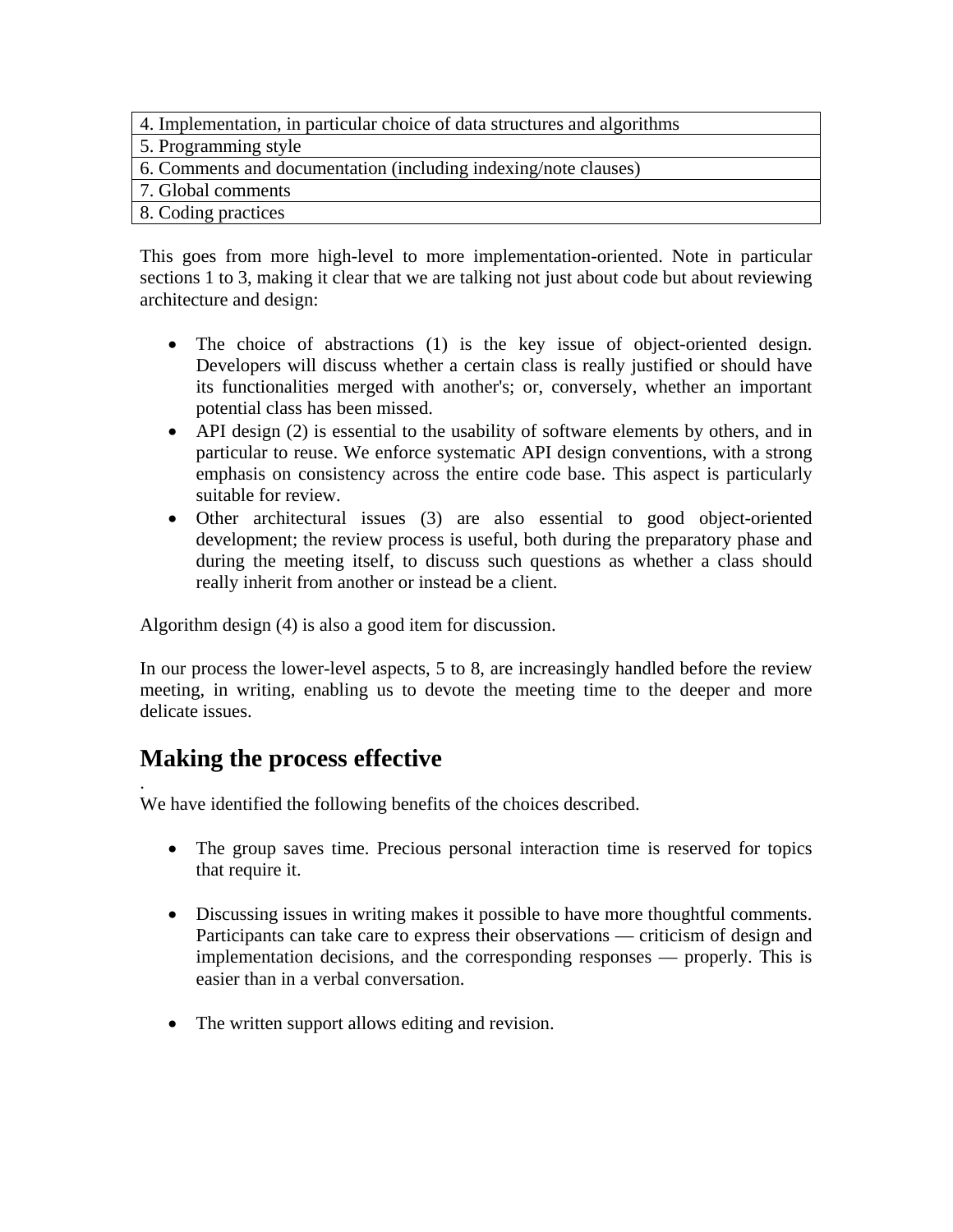- There is a record. Indeed the review no longer needs a secretary or the tedious process of writing minutes: the review page in its final stage, after joint editing, *is* the minutes.
- The verbal discussion time is much more interesting since it addresses issues of real substance. The dirty secret of traditional code reviews is that most of the proceedings are boring to most of the participants, each of whom is typically interested in only a subset of the items discussed. With an electronic meeting each group member can take care of issues of specific concern in advance and in writing; the verbal discussion is then devoted to the controversial and hence interesting stuff.
- In a group with contentious personalities, one may expect that expressing comments in writing will help defuse tension. (I am writing "may expect" because I don't know from experience — our group is not contentious.)

Through our electronic meetings — not just code reviews — another example has emerged of how constraints can become benefits. Individually, most of us apart from piano players may be most effective when doing one thing at a time, but collectively a group of humans is pretty good at multiplexing. When was the last time you spent a onehour meeting willingly focused at every minute on the issue then under discussion? Even the most attentive, careful not to let their minds wander off topic, react at different speeds from others: you may be thinking deeper about the previous item even when the agenda has moved on; you may be ahead of the game; or you may have something to say that complements the comments of the current speaker, whom you don't want to interrupt. But this requires multithreading and a traditional meeting is sequential. In our code reviews and other meetings we have quickly learned to practice a kind of organic multithreading: someone is talking; someone is writing a comment in the chat window (e.g. a program extract that illustrates a point under discussion, or a qualification of what is being said); a couple of people are updating the common document; someone else is preparing next week's document, or a Wiki page at [http://dev.eiffel.com.](http://dev.eiffel.com/) It is amazing to see the dynamics of such meetings, with the threads progressing in parallel while everyone remains on target, and not bored.

## **An academic endeavor**

Team distribution is a fact of life in today's software development, and as well as a challenge it can be a great opportunity to improve the engineering of software. I am also practicing it in an academic environment. ETH Zurich offers a course specifically devoted to studying, in the controlled environment of an academic environment, the issues and techniques of distributed development: DOSE (Distributed and Outsourced Software Engineering). It involved in 2007, for the first time, a cooperative project performed in common by several universities. This was a trial run, and we are now expanding the experience; for details see